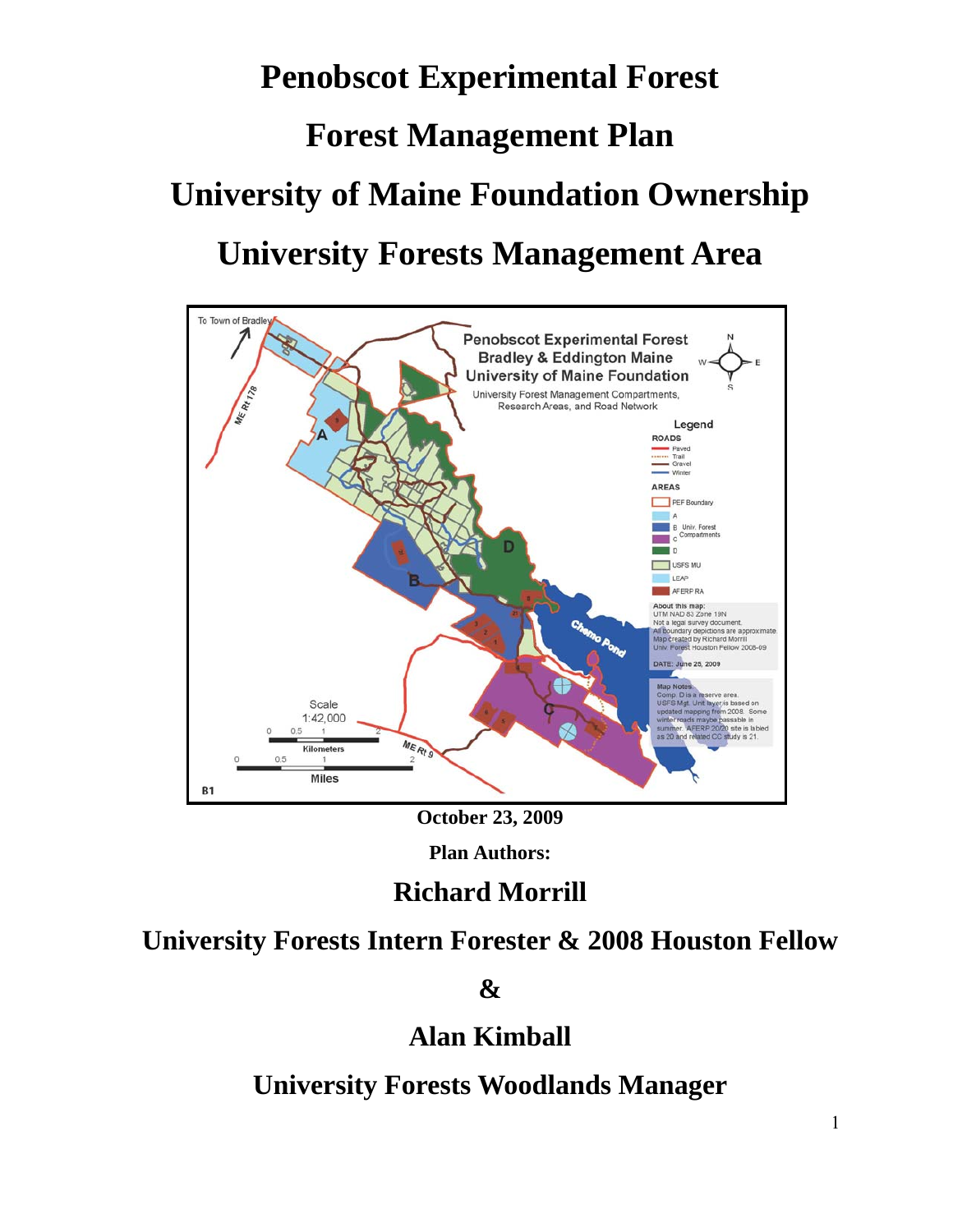### **Table of Contents**

| 6.2 Description and Justification of Harvesting Techniques and Equipment 37 |  |
|-----------------------------------------------------------------------------|--|
|                                                                             |  |
| 6.3a Annual Harvest Rate, Area Regulation, and Standing Volumes  42         |  |
|                                                                             |  |
|                                                                             |  |
|                                                                             |  |
|                                                                             |  |
|                                                                             |  |
|                                                                             |  |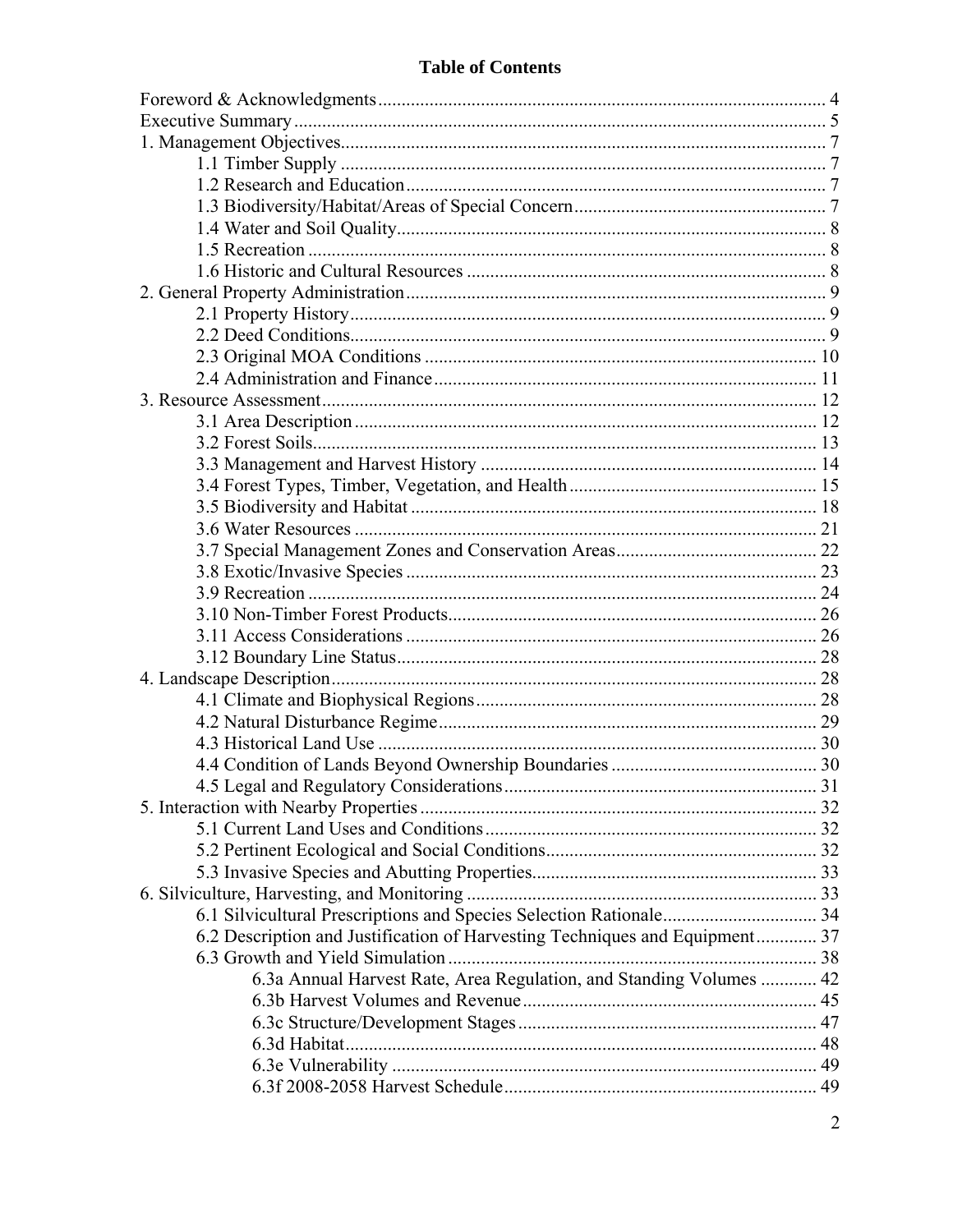| 6.3g Summary of Model Analysis and Achievement of Objectives 49                 |  |
|---------------------------------------------------------------------------------|--|
|                                                                                 |  |
|                                                                                 |  |
|                                                                                 |  |
|                                                                                 |  |
|                                                                                 |  |
|                                                                                 |  |
|                                                                                 |  |
|                                                                                 |  |
|                                                                                 |  |
|                                                                                 |  |
|                                                                                 |  |
|                                                                                 |  |
|                                                                                 |  |
|                                                                                 |  |
|                                                                                 |  |
|                                                                                 |  |
|                                                                                 |  |
|                                                                                 |  |
|                                                                                 |  |
|                                                                                 |  |
|                                                                                 |  |
|                                                                                 |  |
| 1. B1 property boundaries; compartments; roads; research areas;  74             |  |
| 2. B2A Comp A: stand boundaries; SLZ / riparian zones; wetlands; streams; 74    |  |
| 3. B2B Comp B: stand boundaries; SLZ / riparian zones; wetlands; streams;  74   |  |
| 4. B2C Comp C: stand boundaries; SLZ / riparian zones; wetlands; streams;  74   |  |
|                                                                                 |  |
|                                                                                 |  |
|                                                                                 |  |
|                                                                                 |  |
|                                                                                 |  |
|                                                                                 |  |
|                                                                                 |  |
| 12. B10A (PEF east) locations and habitats for sensitive, rare, threatened, and |  |
|                                                                                 |  |
| 13. B10B (PEF west) locations and habitats for sensitive, rare, threatened, and |  |
|                                                                                 |  |
|                                                                                 |  |
|                                                                                 |  |
|                                                                                 |  |
|                                                                                 |  |
|                                                                                 |  |
|                                                                                 |  |
|                                                                                 |  |
|                                                                                 |  |
|                                                                                 |  |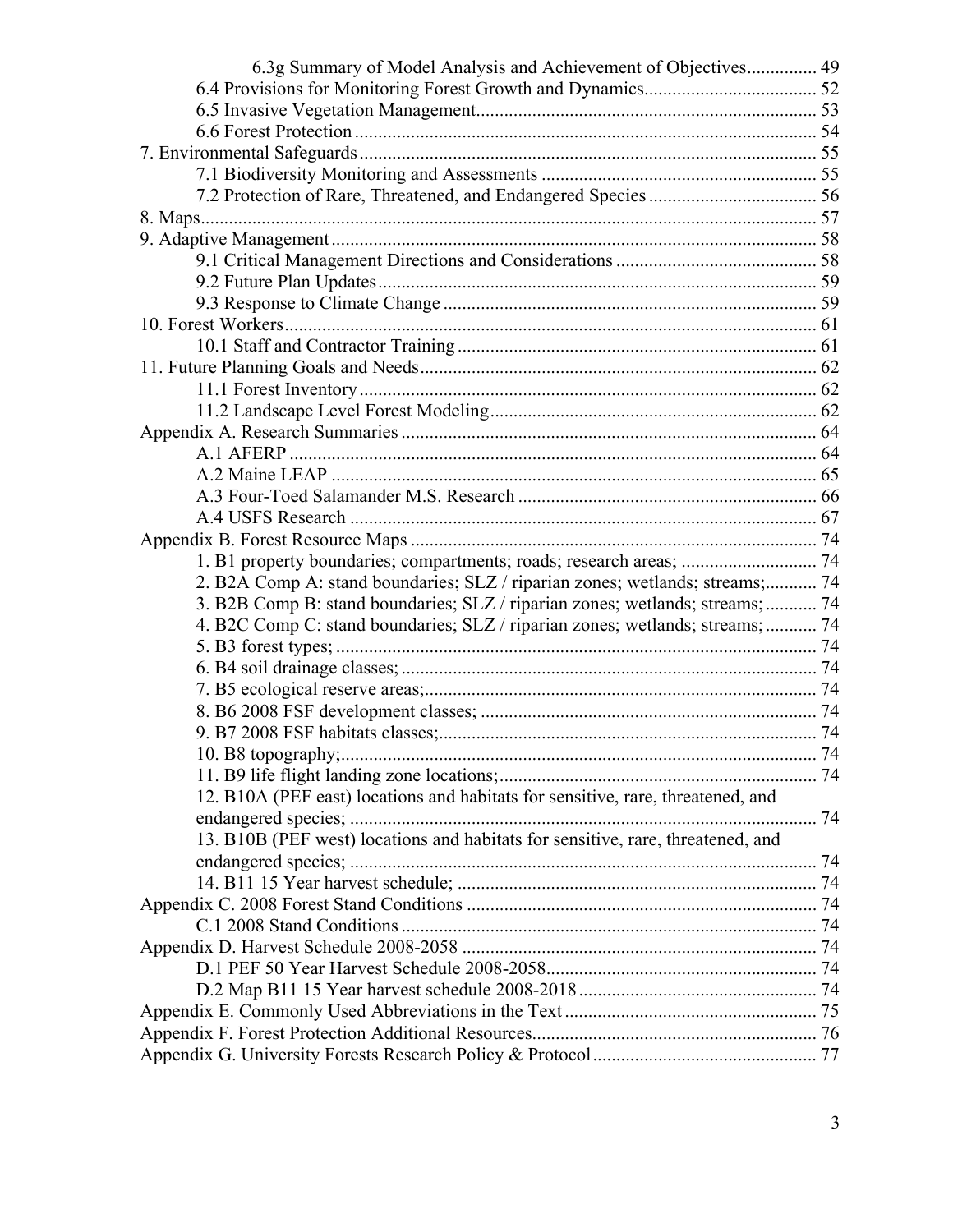#### <span id="page-3-0"></span>**Foreword & Acknowledgments**

This written plan represents the culmination of many months of labor both in the field and the office. The document has been formatted for "hardcopy printing" but the authors feel that it will prove most useful in electronic form, so the reader can take full advantage of built in links to supporting documents, websites, and maps. Hyperlinks embedded throughout the text allow one to, with just a button click, "flip" to supporting material and then back to the plan, creating a reading experience akin to having all the appendix information neatly organized on a giant desk immediately available to the reader. This plan is also meant, like the forest ecosystems it describes, to be dynamic and constantly developing with advances in scientific knowledge, management understanding, and forest change. While the next official update to the plan will come in 2019, this electronic format will enable intermediate updates and revisions, thus elevating the document to a working manual for the management of the PEF that will be consulted routinely.

 This management plan is the result of contributions from a diverse group of faculty, staff, and students from within the School of Forest Resources (SFR) as well as professionals from outside the halls of Nutting. The Research Operations Team (ROT) members: John Brissette(USFS), Laura Kenefic(USFS), Robert Seymour(SFR), and Jeremy Wilson(SFR) reviewed drafts of this document, and contributed significant direction to the planning process. Jeremy Wilson and Robert Seymour deserve special recognition for their key contributions to the development of management simulations and analysis using modern techniques and technology. Spencer Meyer assisted in building essential database tools and Aaron Weiskittel gave generously of his time and technical expertise in multiple aspects of biometry and modeling. M.S. student Elizabeth Bryce edited multiple sections on invasive vegetation based on her related research in the USFS portion of the PEF. Numerous student workers, too many to list here, assisted in the collection of field data, which made the planning process possible. Several professional foresters provided valuable ideas and feed back relating to FSC principles and forest classification systems, including Robert Byran of Harpswell, Maine and Ross Morgan of Craftsbury, Vermont.

We would like to acknowledge the University of Maine Foundation for accepting ownership of the PEF in 1995 on behalf of the University of Maine, for creating and managing the stumpage account, the research account, and the PEF Endowment. The Foundation, through the Green Endowment Program, was instrumental in securing both the Houston Forest Management Fund that helps support undergraduate interns working on the PEF and the George L. Houston Scholarship Fund that supported Richard Morrill, the first Houston Graduate Fellow, as he worked tirelessly to bring this plan to fruition.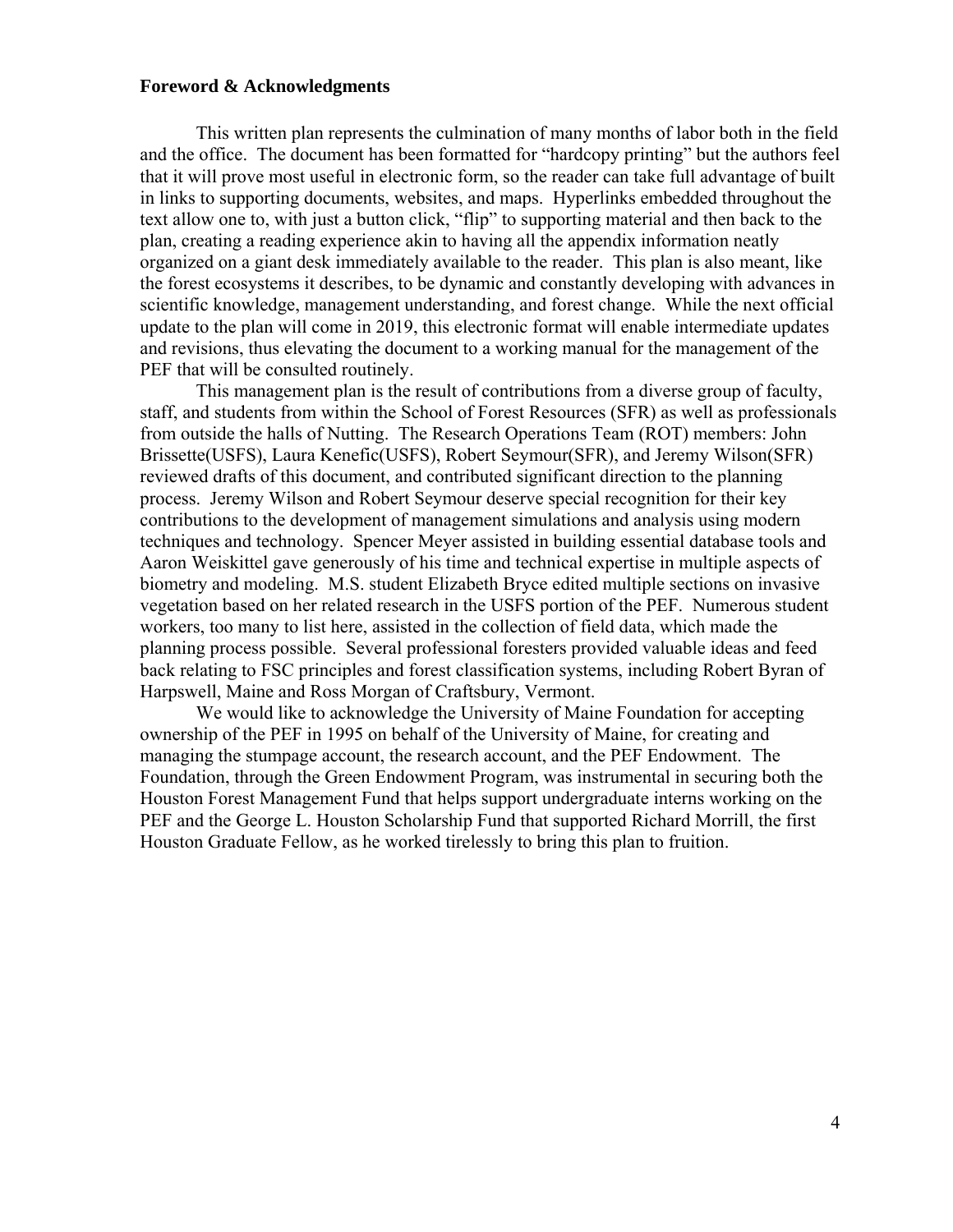#### <span id="page-4-0"></span>**Executive Summary**

This document is the comprehensive forest management plan for the Penobscot Experimental Forest located in Bradley and Eddington, Maine, owned in fee by the [University of Maine Foundation.](http://www.umainefoundation.org/) This plan pertains to the portion of the forest that is managed by the University Forests and does not govern the management of the USFS research area which resides within the overall forest ownership. The area descriptions in section 3 of this document make clear the parts of the forest to which the plan applies. The planning process and final document have been developed to satisfy [American Tree Farm](http://65.109.144.60/cms/test/26_34.html)  [System certification criteria](http://65.109.144.60/cms/test/26_34.html) as the PEF is certified under the Tree Farm (ATF) system. In addition, the plan has been crafted to parallel regional Forest Stewardship Council (FSC) certification requirements. While the University Forests Office is not currently pursuing FSC certification it has been determined that FSC guidelines will be incorporated into University Forest management planning activities where possible.

 The 2009 planning process has been based on the goal of orchestrating management activities at the landscape level. Individual stand prescriptions and harvest schedules result from planning that seeks to balance current and future stand level forest conditions with the "big picture", the conditions across the entire management area. The [first section](#page-6-0) of the document outlines the management objectives and specific criteria against which achievement of the objectives will be measured. The primary objectives include managing for a sustainable supply of forest products, fostering research and educational opportunities, and protecting unique ecological features and managing to conserve and/or enhance forest biodiversity.

Section 2 describes key elements of the property deed and the memoranda (updated in 2007) which govern the forest and originated with the transfer of the property to the University of Maine Foundation. Part 3 provides a detailed analysis of the current forest conditions as they existed in 2008 on the ownership. The forest can be characterized as generally mature, dominated by sawlog sized overstory trees, often with a developed sapling to small pool strata of shade tolerant species. About 2/3 of the forest is classified as mixedwood with the other third split between hardwood and softwood types. Invasive species, both vegetation and pest/disease are uncommon, however their presence around the forest boundaries and in the region are cause for concern and necessitate vigilant monitoring. Almost 20% of the forest is subject to shoreland zoning regulation. Roughly 10% of the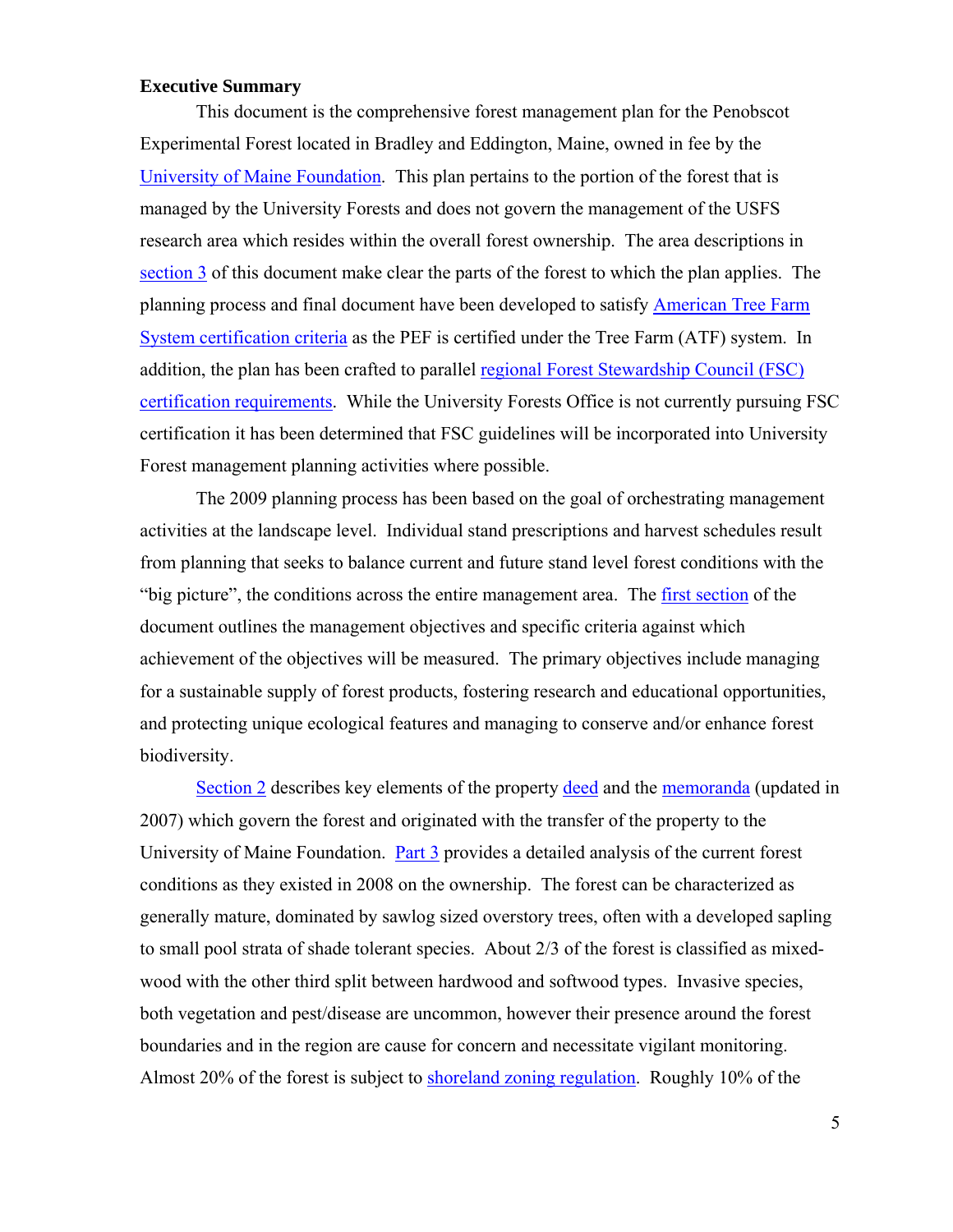upland forest has been designated as ecological reserve or research project controls and will not be subject to harvesting. Of the total ownership area just under 50% (roughly 1260ac) is open to management activities directed by the University Forests.

 The 2009 management planning process employed the [Landscape Management](http://lms.cfr.washington.edu/lms.html)  [System](http://lms.cfr.washington.edu/lms.html), a forest modeling software package capable of manipulating multiple stands simultaneously. Current inventory data was used to build a forest "portfolio" comprising over 150 stands. Harvest treatments were designed and implemented in the model and forest conditions were projected 50 years into the future. Out of the modeling process emerged a single management scenario, developed to balance the planning objectives and achieve a robust and practical harvest schedule. Based on the scenario about 25% of the stands will be managed using an uneven-age system with the remaining 3/4 under an even-age system. Analysis of the forest conditions resulting from the management scenario indicate a gradual draw down of standing volume over 50 years in keeping with an intended area regulation approach to managing the resource. Harvest volumes fluctuate over the period, as does the area regenerated.

Stand classifications based on the Maine Audubon Focus Species Forestry manual show an increase in the percent of young forest due to management actions, as well as a slow increase in the area classified as late successional under the 50 year harvest scenario. Habitat types appear to remain constant over the projection period, however the model portrays a gradual disappearance of the Northern White Cedar type, indicating that this forest type must be monitored closely. Section 7 outlines the attention paid to ecologically unique features and the steps being taken to ensure their integrity over time. The most important element in this regard is the accurate and organized mapping of these critical areas and features. A variety of maps depicting unique habitats as well as numerous other forest attributes are included in Appendix B of this plan.

In Summary, analysis of the model outputs describe a sustainable harvest schedule that satisfies multiple management objectives including a sustainable timber supply, maintenance of a variety of forest conditions available to research and educational activities, and attention to principles of biodiversity. This comprehensive forest management plan provides details, analysis, and recommendations pertaining to the management of the Penobscot Experimental Forest. The authors have designed the documents electronic format to function dynamically, enabling the content to serve as a reference materials that managers can turn to for guidance on all aspects of managing the forest resource.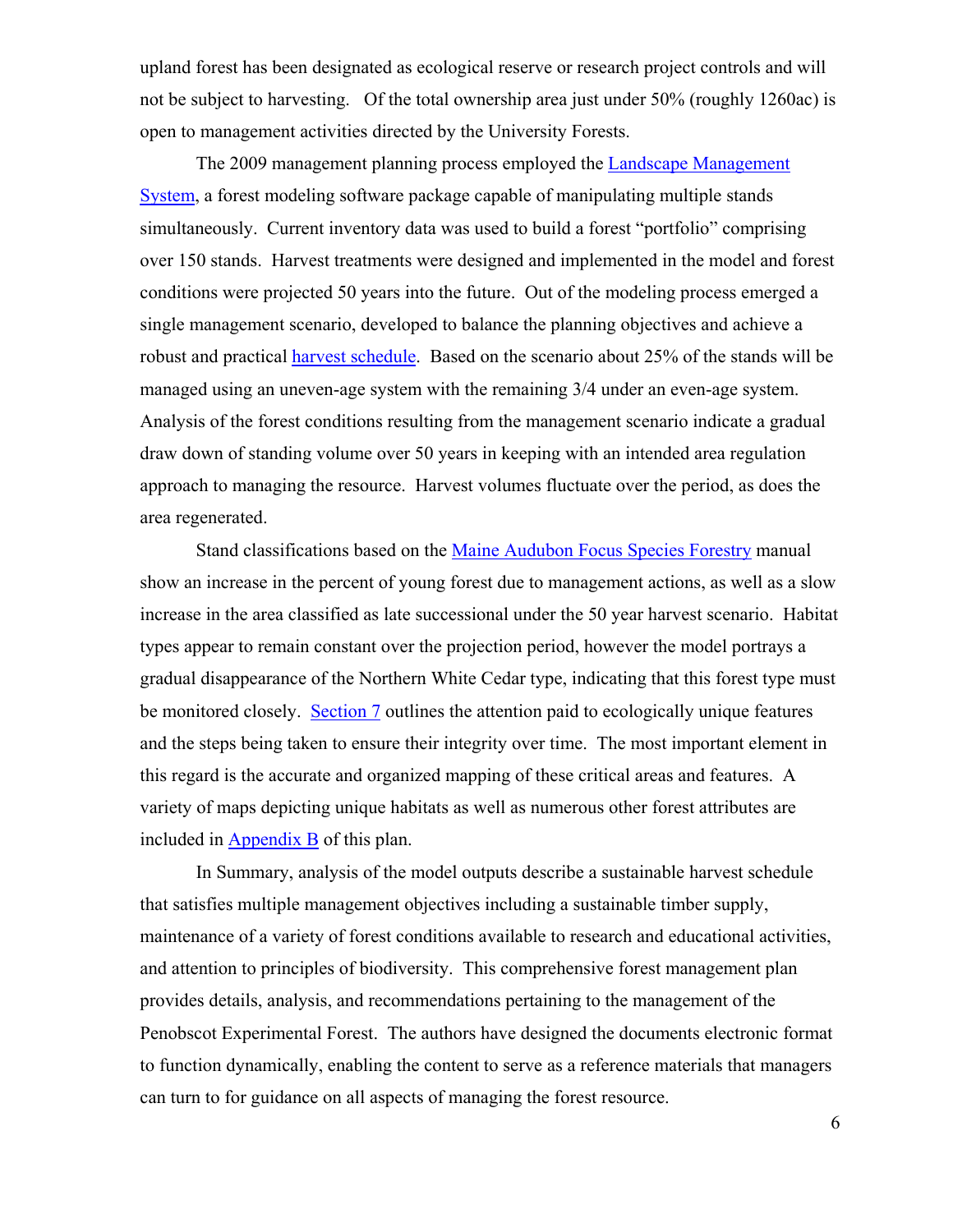#### <span id="page-6-0"></span>**1. Management Objectives**

Maintain and enhance a healthy, productive forest for the long term under the conditions of the deed and Memoranda that govern THE FOREST AND ITS MANAGEMENT.

These management objectives inform both a strategic planning process focused on a long term time horizon (0-50yrs) as well as short term tactical planning (0-10yrs). Objectives are broad goals developed to guide the planning process, while criteria are specific measures against which model outputs and future outcomes can be compared.

#### **1.1 Timber Supply**

<span id="page-6-1"></span>**Objectives**: As set forth in the deed and Memoranda of Understanding (MOU) to the property, the forest will yield a sustainable supply of timber and associated income to satisfy scholarship, research, and management goals. In addition management actions will achieve reasonable regulation of acreage and volumes harvested over the long term. The forest will be managed for a diversity of structural conditions using a variety of silvicultural systems. A robust timber resource will be protected from diseases, pests, invasive species, wildfire, and unlawful trespass. Appropriate monitoring programs will be maintained and improved to provide essential feed back for management decision making.

**Criteria**: Modern forest simulation software is used to create multiple management scenarios, the results of which are compared both spatially and temporally. Sustainable harvest estimates, derived from modeling, are integrated into harvest planning in association with practical field-based knowledge. Data from the continuous forest inventory system (CFI) on the PEF is regularly integrated with simulation software to enable localized calibration of model outputs. Additional monitoring in the form of future planning inventories and CFI measurements are compared to model predictions as part of an adaptive management approach.

#### **1.2 Research and Education**

<span id="page-6-2"></span>**Objective**: Continue support of current research projects and provide opportunities for new projects in the future. Fulfill obligations, as outlined in the MOU, of annual contributions to research and scholarship funds. Provide venue and support for field demonstration and tours open to students, forestry professionals, and the public.

**Criteria**: Monitor the number of research cooperators and projects as well as the level of financial support for research and scholarship funds provided by timber harvesting related income. Track the use of the forest by SFR courses and other events.

#### **1.3 Biodiversity/Habitat/Areas of Special Concern**

<span id="page-6-3"></span>**Objective**: A diversity of vegetation species, development stages, and structures are present across all management compartments. Diverse and unique habitat types, significant to a broad spectrum of plant and animal species, not just traditional "game" species, are also maintained and enhanced where appropriate. Unique habitats and imperiled species are protected. The preceding qualities and features are protected and/or cultured across all compartments in accordance with a landscape perspective that considers the immediate forest as well as the area beyond the property boundaries. Appropriate monitoring programs are constantly improved.

**Criteria**: Based on Focus Species Forestry forest development classifications, management will strive to develop and maintain forest areas approximate to the following percentages: 5-